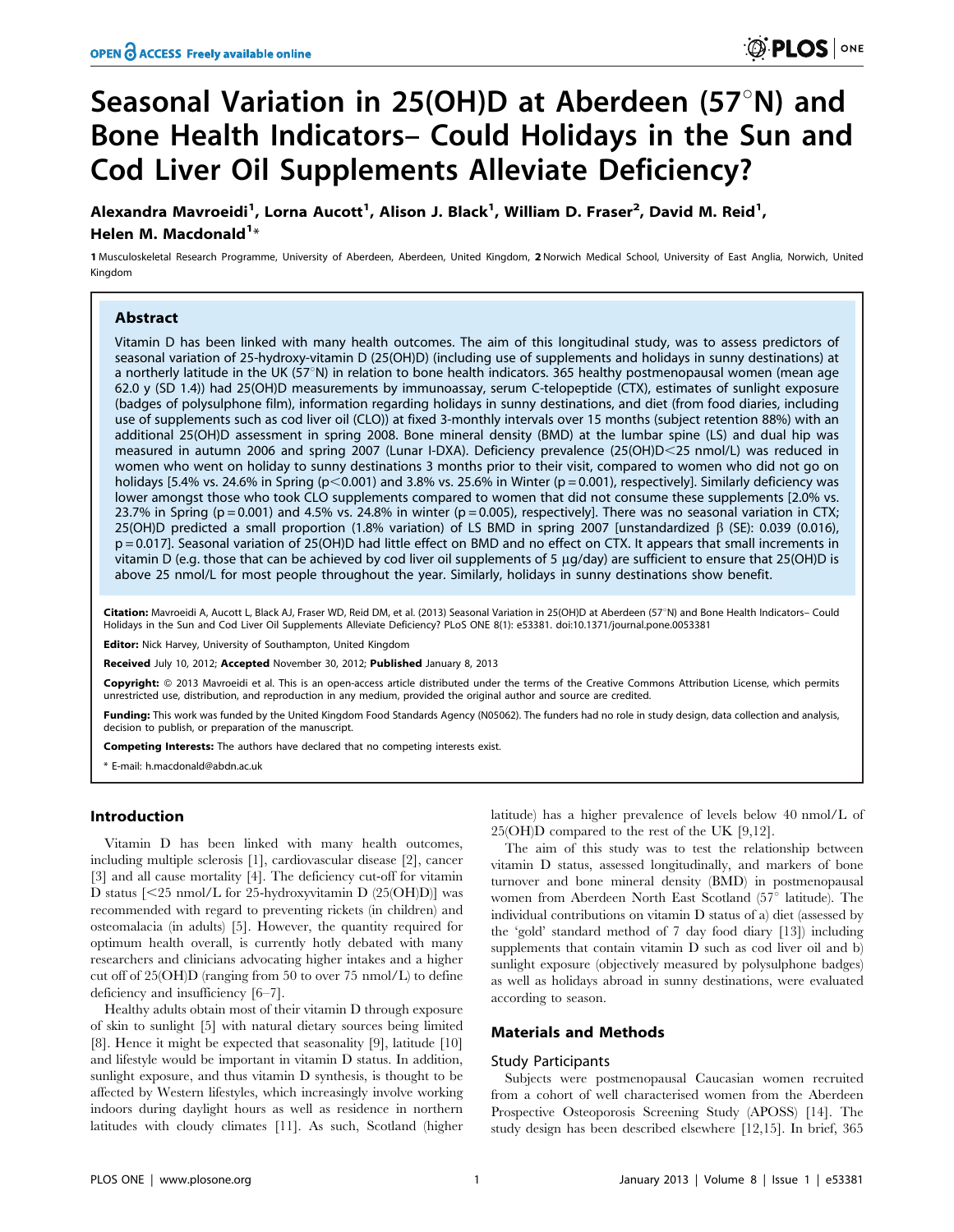

Figure 1. Study Flow Diagram. (APOSS: Aberdeen Prospective Osteoporosis Study, OP: Osteoporosis, BL: Baseline visit). doi:10.1371/journal.pone.0053381.g001

women took part in the study; a flow diagram of the study participants is shown in Figure 1. Women attended for 5 visits at 3 month intervals with the baseline visit being Spring 2006; 25(OH)D was also measured in Spring 2008.

Exclusion criteria included any disease or medication that could potentially affect vitamin D status. Forty two women were excluded due to abnormal routine biochemistry results obtained at their first visit (elevated liver and thyroid function tests). Women who were on vitamin D and calcium supplements were also excluded. However, we allowed women into the study if they were taking mixed multivitamins and minerals supplements and also a proportion of women (up to 20%) who were taking cod liver oil (CLO) supplements on a regular basis.

The women were weighed with a set of balance scales (Champ II Base, Ohaus, Canada) calibrated to 0.5 kg, while wearing light clothing and no shoes. Height was measured with a stadiometer (Holtain, Ltd, Crymych, United Kingdom). Socio-economic status was assessed by national deprivation scoring, based on residential postal codes, from 1 (least deprived) to 7 (most deprived) [14].

# Ethics Statement

Written informed consent was obtained for all the women and the study was approved by the North of Scotland Ethics Committee (REC reference number: 05/S0802/149). The study was registered as the Aberdeen Nutrition Sunlight and Vitamin D (ANSAViD) study at controlled-trials.com (ISRCTN96210443).

## Diet, Sunlight and Physical Activity Assessment

Nutrient intakes were assessed at baseline (Spring 2006) by a validated food frequency questionnaire (FFQ) [16]. For the remaining visits (3 mo, 6 mo, 9 mo and 12 mo) diet was assessed using the EPIC 7 day estimated food diary [17] and analysed using 'Windiets' (Robert Gordon University, Aberdeen, UK). The FFQ gives higher estimates of intakes compared to food diaries [18]. There was no dietary intake assessment at year 2.Vitamin D intake from supplements and cod liver oil was calculated from the frequency of use and amount of vitamin D present in the brand used as indicated by the manufacturers' product label. Habitual physical activity (PA) assessment was carried out using the Aberdeen bone specific physical activity questionnaire (bsPAQ) [19].

UV exposure was measured using two ultraviolet sensitive polysulphone film badges worn at the lapel for 7 days at each visit. The calculation of the standard erythemal dose (SED), which is a measure of the erythemal effectiveness of a UV exposure [20], has been described elsewhere [15]. The amount of body surface area (BSA) exposed was obtained from sunlight exposure diaries that were completed daily for the duration of the study [12]. At each visit, details regarding holidays taken abroad during the preceding 3 months and use of sun-protection cream, were obtained. Women were asked at each visit whether they had been on holiday 'to a sunny destination in the past 3 months'. If the answer was yes we asked them 'where' and 'for how long'. Women were similarly asked at each study visit whether they normally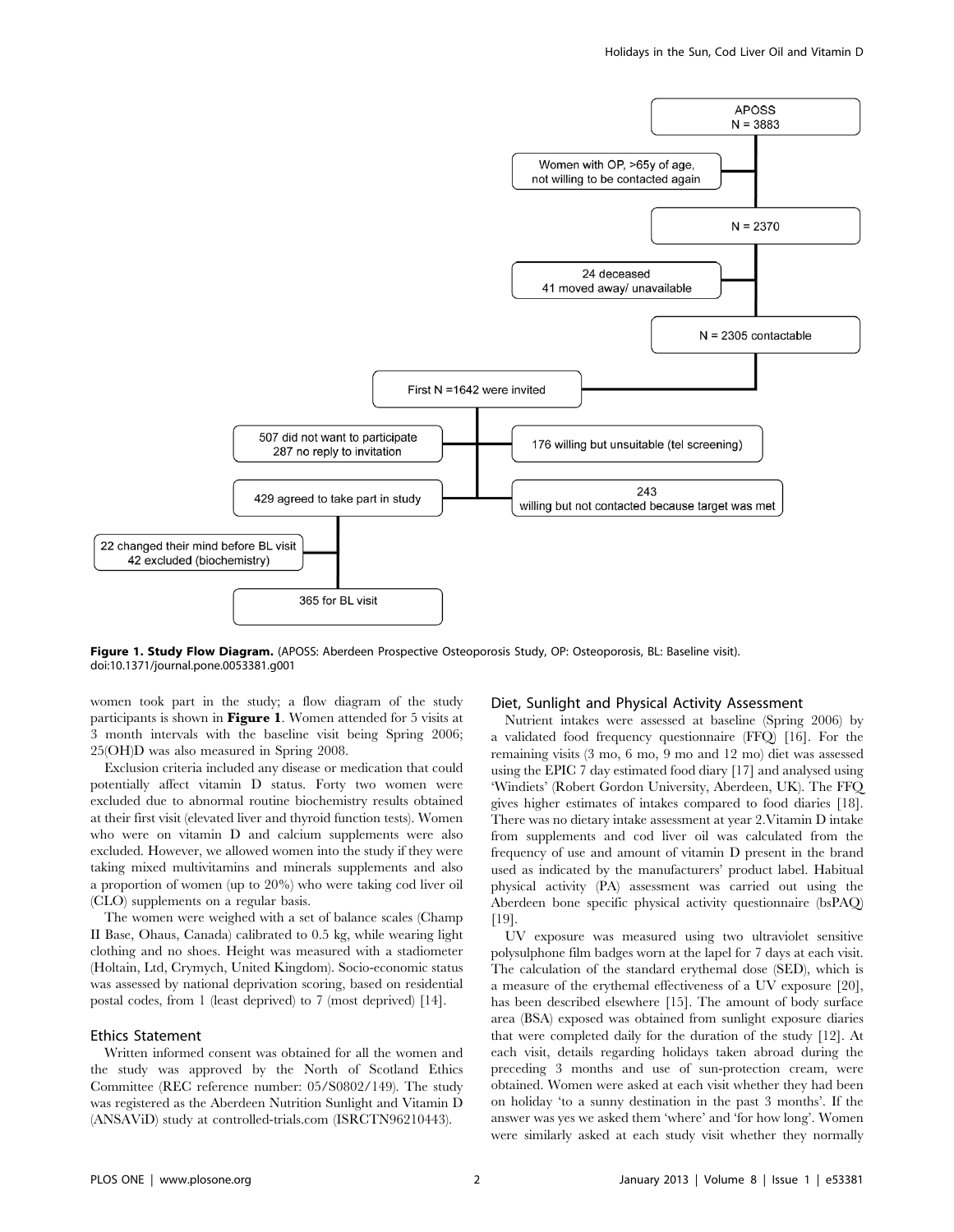wore sun protection cream and if their answer was positive what factor was the sun cream. They were also asked about the use of make-up that had UV protection.

## Biochemical Markers and Bone Mineral Density

At each visit (including the year 2 visit), fasted serum 25(OH)D was assessed by IDS enzyme immunoassay (Boldon, UK). The assay had an intra-assay  $CV$  of  $\leq 16\%$  across the working range of 6.8–380 nmol/L as defined using duplicates, calculating the CVs for all measurements and producing a precision profile. The interassay CV was 15.3% at 9.2 nmol/L, 7.1% at 51.5 nmol/L and 13.4% at 200.0 nmol/L. Women who had 25(OH)D below 25 nmol/L were considered to be deficient [5].

Fasted serum parathyroid hormone (PTH) was measured by Roche EIA on the E module; the intra-assay CV was  $<6\%$ (precision profile) across the range 1–70 pmol/L. The inter-assay CV was 5.8% at 2.5 pmol/L, 4.9% at 7.3 pmol/L and 3.4% at 24.3 pmol/L. Fasted serum beta C-telopeptide (CTX) was measured by an Enzyme Chemiluminescent Immuno-Assay (ECLIA) supplied by Roche products Ltd (Penzberg, GmbH). The inter-assay and intra-assay CVs were less than 4% (precision profiles) across the range  $0.01-2.0 \mu g/L$ . The inter-assay CV was 3.9% at 0.05  $\mu$ g/L, 3.0% at 0.32  $\mu$ g/L and 0.9% at 0.76  $\mu$ g/L. Beta C-telopeptide and PTH were not measured at the year 2 visits. All samples, for each subject, were stored together and analyzed as a single batch.

Bone mineral density (BMD) was measured at the spine (LS) and dual hips at the autumn (2006) visit and 6 months later in spring (2007) by the same radiographer using a Lunar I-DXA scanner (GE Medical Systems Inc. Madison WI). Total (dual) hip BMD was used for subsequent analysis as the average of left and right hip BMD values. Daily phantom measurements were performed. In-house precision was obtained using 60 volunteers, showing an in vivo coefficient of variation of 0.56% at the lumbar spine and  $\leq 0.75\%$  at the dual hip. Percentage bone change was calculated as [(BMD spring – BMD autumn)/BMD autumn]\* 100 at the lumbar spine and total hip sites.

A list of the different measurements taken at the different time points during the study can be seen in Table 1.

## Statistical Analysis

For the investigation of seasonal variation, the differences in mean 25(OH)D, CTX and PTH between the different seasons were tested by General Linear Model repeated measures analysis. Statistical analysis was performed using SPSS version 19. All nonnormally distributed data were log-transformed before analysis.

One way ANOVA (with Scheffe post hoc analysis) was used to investigate the effect of time gap between blood sampling and last day on holidays abroad at each visit.

Mixed model analysis to include all seasons (summer 2006 to spring 2007, inclusive), was performed in SAS (SAS 9.1.3, SAS Institute Inc., Cary, NC, USA) using an unstructured covariance structure. Baseline covariates tested included age, weight, height, social deprivation category, sunscreen use, and years since menopause. Only the significant baseline covariates were used as covariates in subsequent models, with repeated measures of sunlight exposure (SED as estimated with by dosimeter badges), recent holiday abroad (yes/no), body surface area exposed and total dietary intake of vitamin D.

Linear regression was used to estimate the percentage of variance of LS and hip BMD attributed to 25(OH)D adjusted for confounders (body weight, height, smoking, social deprivation category, dietary calcium, alcohol intake, and physical activity), and to determine whether summer-winter changes in 25(OH)D, PTH and CTX or wintertime values of these variables (when 25(OH)D is lowest) could predict % BMD change.

## Results

A total of 365 women attended the baseline visit, with good retention for the 3-monthly visits ending in spring 2007 (88% attendance) and 70% returning a year later in spring 2008. The baseline characteristics are given in Table 2. The women that took part in our study had similar baseline characteristics (age, height, weight, BMI, smoking habits, and socioeconomic status)

Table 1. Parameters measured at each visit throughout the study period.

| Parameter measured                                                                | Spring2006 | Summer 2006 | Autumn 2006 | <b>Winter 2006/07</b> | Spring 2007 | Spring 2008 |
|-----------------------------------------------------------------------------------|------------|-------------|-------------|-----------------------|-------------|-------------|
| 25(OH)D                                                                           |            | ✓           |             |                       |             |             |
| PTH                                                                               | ✓          | ✓           | ✓           |                       |             |             |
| <b>CTX</b>                                                                        | ✓          | ✓           |             | ✓                     |             |             |
| <b>DXA</b>                                                                        |            |             |             |                       |             |             |
| Diet                                                                              | <b>FFQ</b> | 7-day diary | 7-day diary | 7-day diary           | 7-day diary |             |
| Dietary supplement use                                                            |            |             |             |                       |             |             |
| Sunlight (UV badges)                                                              | ✓          | ✓           | ✓           | ✓                     |             |             |
| BSA (Sunlight diaries)                                                            |            | ✓           |             |                       |             |             |
| Physical activity (bsPAQ)                                                         | ✓          | ✓           |             | ✓                     | ✓           |             |
| Subjects' characteristics                                                         |            |             |             |                       |             |             |
| Questions about holidays in sunny<br>destinations and sun protection<br>cream use | ✓          |             |             |                       |             |             |
| Questions about changes in medication<br>and wellbeing since last visit           |            | ✓           | ✓           | ✓                     |             |             |

25(OH)D: 25 hydroxy vitamin D, PTH: parathyroid hormone, CTX: beta C-telopeptide, FFQ: Food frequency questionnaire, DXA: Dual X-ray absorptiometry, BSA: Body surface area, bsPAQ: Bone specific physical activity questionnaire.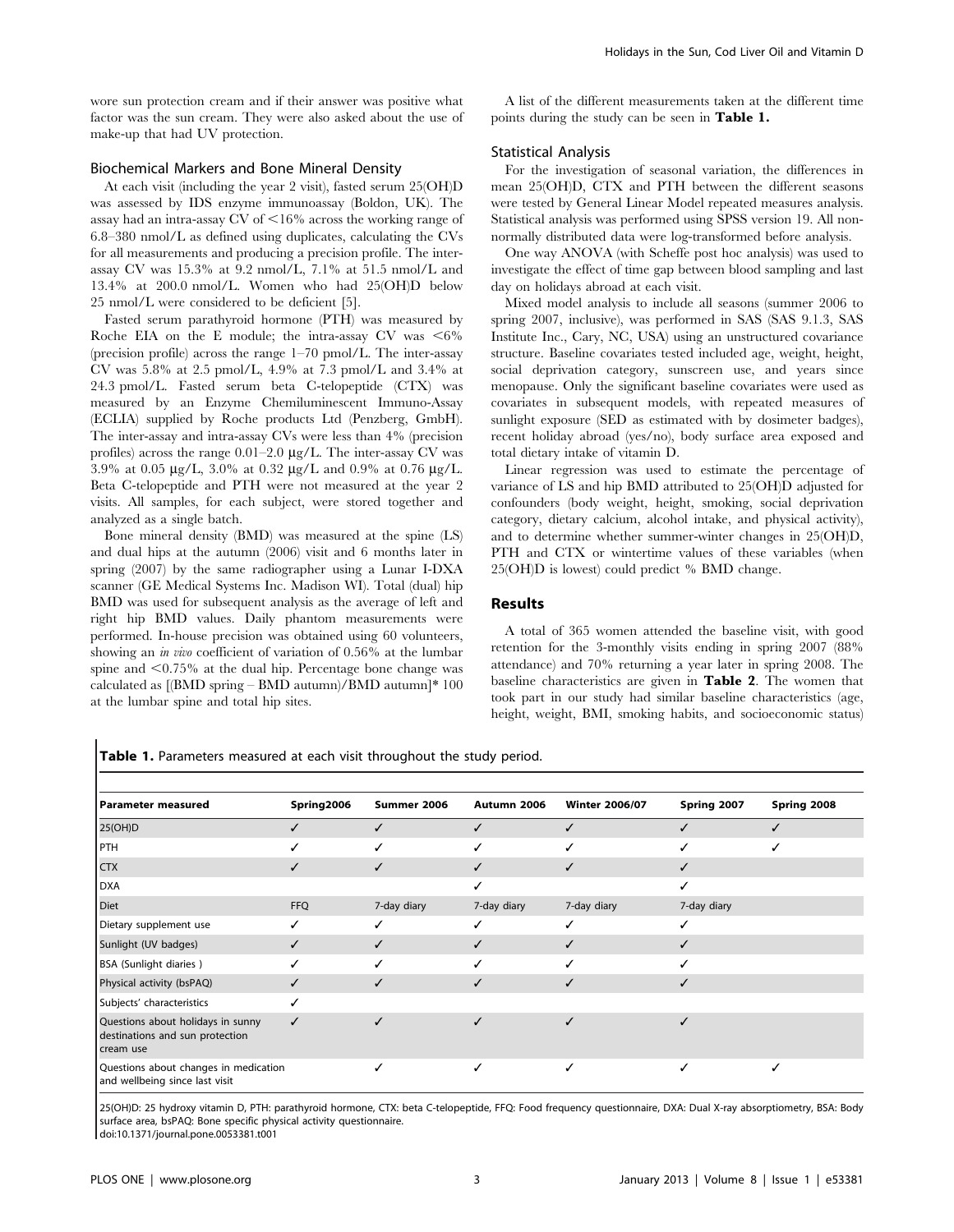Table 2. Subject characteristics at baseline visit.

| Subject characteristics                                     | n   | Mean $\pm$ SD       | Min-max        |  |
|-------------------------------------------------------------|-----|---------------------|----------------|--|
| Age (y)                                                     | 364 | $62.0 \pm 1.4$      | $59.1 - 65.0$  |  |
| Weight (kg)                                                 | 352 | $71.7 \pm 12.9$     | 41.0-122.0     |  |
| Height (cm)                                                 | 352 | $160.6 \pm 5.7$     | 146.0-188.5    |  |
| Metabolic component of PA (MET/h.wk)                        | 349 | $71.5 \pm 66.7$     | $11.5 - 194.2$ |  |
| Mechanical component of PA (peak scores)                    | 349 | $4.5 \pm 1.6$       | $0.0 - 10.0$   |  |
| Dietary calcium intake $(mq/d)^T$                           | 351 | $1040 \pm 314$      | 243-2359       |  |
| Diet and supplement calcium $(mq/d)^1$                      | 351 | $1042 \pm 315$      | 243-2359       |  |
| Dietary vitamin D $(\mu q/d)^1$                             | 351 | $4.3 \pm 2.5$       | $0.5 - 24.4$   |  |
| Dietary vitamin D including supplements $(\mu q/d)^T$       | 351 | $5.2 \pm 3.3$       | $0.5 - 24.4$   |  |
| Energy intake $(MJ/d)^T$                                    | 351 | $7.6 \pm 2.1$       | $3.0 - 16.8$   |  |
| 25 hydroxy vitamin D (nmol/L)                               | 355 | $39.5 \pm 18.8$     | $11.4 - 145.4$ |  |
| Parathyroid hormone (pmol/L)                                | 355 | $4.9 \pm 1.5$       | $1.9 - 11.4$   |  |
| Beta C-telopeptide (µg/L)                                   | 355 | $0.38 + 0.17$       | $0.05 - 1.17$  |  |
| Socio-economic status <sup>2</sup> (% in categories 1 to 6) | 359 | 24, 47, 8, 11, 7, 3 |                |  |

<sup>1</sup>assessed by FFQ.

<sup>2</sup>assessed by national deprivation scoring 1 (least deprived) to 6 (most deprived). doi:10.1371/journal.pone.0053381.t002

with the rest of the APOSS population (data not shown). One subject was suspected of suffering from primary hyperparathyroidism and was excluded from further analysis.

## Seasonal Variation of Biochemical Markers

There was a significant seasonal variation in serum 25(OH)D, with a zenith in the summer and a nadir in spring and winter  $(p<0.001)$  (**Table 3**). The percentage of population at different 25(OH)D cut off points has been reported elsewhere [21].

Periodicity in serum PTH peaked in the spring  $2007$  ( $p = 0.003$ ), while there were no differences in CTX according to season (Table 3). Table 4 shows the relationships between different markers of bone health at baseline. There was an inverse relationship between PTH and  $25(OH)D (p<0.01)$  which was present at all visits (full data not shown). There was no association between levels of 25(OH)D and CTX either at baseline (Table 4) or at any subsequent visit (full data not shown).

#### Effect of Holidays and Cod Liver Use on 25(OH)D

Self-reported information on holidays taken in the sun (3 months prior to each visit) showed a total of 195 (62%) participants reporting taking at least one holiday in the sun during the study period, with 100 (51%) of these taking multiple holidays. Most holidays were taken in summer or autumn, with a median duration of 14 days (Table 5). The time interval between the date of blood sampling and the last day of the reported holiday abroad, before the sampling took place, ranged from  $28d \pm 24$  (SD) in autumn 2006 to  $47d \pm 29$  (spring 2007). Mean 25(OH)D did not differ between women whose blood samples were obtained less than 7 days after the end of their holidays abroad compared to 7– 14 days, 14–30 and over 30 days afterwards (data not shown).

Although underlying seasonal trends were similar (Figure 2), the effect of holidays in sunny destinations during the 3 month period prior to blood samples being taken resulted in higher mean 25(OH)D. None of the women that reported going on holidays abroad had  $25(OH)D < 25$  nmol/L in the summer and  $< 7\%$  were below this cut off point of during the rest of the year (compared to

# Table 3. Seasonality of serum 25(OH)D, PTH and CTX.

|                         | N   | 25(OH)D*           | % population | PTH**             | <b>CTX</b>            |  |  |
|-------------------------|-----|--------------------|--------------|-------------------|-----------------------|--|--|
|                         |     | N                  | 25(OH)D*     | % population      | PTH**                 |  |  |
| Spring 2006(Mar-May)    | 355 | 39.4 $(\pm 18.8)$  | 21.0         | 5.04 $(\pm 1.59)$ | $0.385 \ (\pm 0.167)$ |  |  |
| Summer 2006(June-Aug)   | 335 | 55.7 ( $\pm$ 20.6) | 2.7          | 4.92 $(\pm 1.67)$ | $0.382 \ (\pm 0.163)$ |  |  |
| Autumn 2006(Sep-Nov)    | 329 | 50.6 $(\pm 21.6)$  | 7.3          | 5.00 $(\pm 1.84)$ | $0.379 \ (\pm 0.161)$ |  |  |
| Winter 2006/07(Dec-Feb) | 312 | 40.0 $(\pm 19.3)$  | 22.0         | 5.10 $(\pm 1.68)$ | $0.379 \ (\pm 0.162)$ |  |  |
| Spring 2007(Mar-May)    | 310 | 40.5 ( $\pm$ 19.5) | 20.5         | 5.14 $(\pm 1.93)$ | $0.376 \ (\pm 0.155)$ |  |  |
| Spring 2008(Mar-May)    | 256 | 39.7 $(\pm 19.4)$  | 24.8         |                   |                       |  |  |

25(OH)D, 25-hydroxyvitamin D; PTH, Parathyroid hormone; CTX, beta C-telopeptide.

\*Repeated measures ANOVA (Pillai's Trace p<0.001) (variable log transformed if required).

\*\*Repeated measures ANOVA (Pillai's Trace p = 0.003) (variable log transformed if required).

Both p values remained significant after adjusting for multiple testing.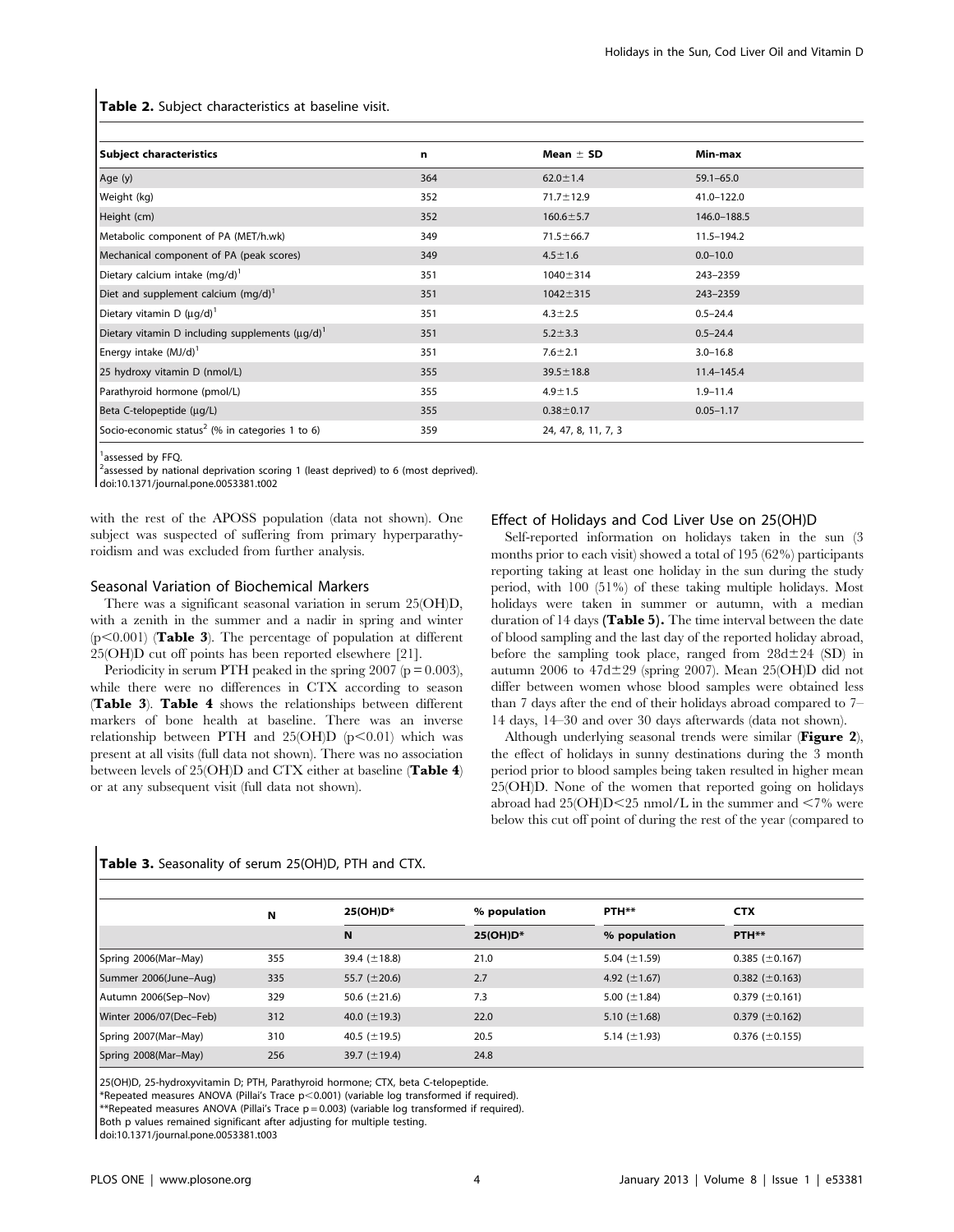**Table 4.** Associations between markers of bone health at baseline (Spearman correlations).

| <b>BASELINE</b> correlations                     | 25(OH)D   | <b>PTH</b> | <b>CTX</b>  | Mean total hip BMD<br>- Autumn | Lumbar spine BMD -<br>Autumn | <b>Mean total hip BMD</b><br>- Spring |  |
|--------------------------------------------------|-----------|------------|-------------|--------------------------------|------------------------------|---------------------------------------|--|
| Rn                                               | (mmol/L)  | (pmol/L)   | $(\mu g/L)$ | (g/cm <sup>2</sup> )           | (g/cm <sup>2</sup> )         | (g/cm <sup>2</sup> )                  |  |
| PTH (pmol/L)                                     | $-0.255*$ |            |             |                                |                              |                                       |  |
|                                                  | $n = 357$ |            |             |                                |                              |                                       |  |
| $CTX$ ( $\mu$ g/L)                               | 0.014     | $-0.016$   |             |                                |                              |                                       |  |
|                                                  | $n = 357$ | $n = 357$  |             |                                |                              |                                       |  |
| Mean total hip BMD $(q/cm^2)$ - Autumn           | $-0.042$  | 0.084      | $-0.281*$   |                                |                              |                                       |  |
|                                                  | $n = 334$ | $n = 334$  | $n = 334$   |                                |                              |                                       |  |
| Lumbar spine BMD (g/cm <sup>2</sup> ) - Autumn   | $-0.062$  | 0.071      | $-0.235*$   | $0.612*$                       |                              |                                       |  |
|                                                  | $n = 334$ | $n = 334$  | $n = 334$   | $n = 334$                      |                              |                                       |  |
| Mean total hip BMD (g/cm <sup>2</sup> ) - Spring | $-0.044$  | 0.070      | $-0.285*$   | $0.993*$                       | $0.614*$                     |                                       |  |
|                                                  | $n = 323$ | $n = 323$  | $n = 323$   | $n = 321$                      | $n = 321$                    |                                       |  |
| Lumbar spine BMD (g/cm <sup>2</sup> ) - Spring   | $-0.007$  | 0.068      | $-0.262*$   | $0.625*$                       | $0.972*$                     | $0.634*$                              |  |
|                                                  | $n = 329$ | $n = 325$  | $n = 325$   | $n = 323$                      | $n = 323$                    | $n = 322$                             |  |

25(OH)D, 25-hydroxyvitamin D; PTH, parathyroid hormone; CTX, plasma beta C-terminal telopeptide; BMD, bone mineral density;

\*P,0.01 (variable log transformed if required). doi:10.1371/journal.pone.0053381.t004

women who reported absence of holidays in sunny destinations) (Table 6). There were no differences in baseline characteristics (age, body weight, BMI, SED or multivitamin use) between the women who holidayed abroad and those who did not (data not shown). The low levels of deficiency  $(25(OH)D \le 25 \text{ nmol/L})$  that were observed in the women who went on holidays in the summer 2006 were preserved 3 months after the holiday occurred (3.2% vs. 10.8% for women who did not go on holidays,  $p = 0.046$ ) but not 6 months after the initial holiday (when deficiency levels were at 29.5% vs. 30.9%, respectively). Similar results were observed for the women who chose to go on holiday in the autumn (the second most popular season to go on holidays in our population– Table 5). Deficiency 3 months later (in winter 2006/07) was still lower between those women who had been on holidays in a sunny destination in autumn (14.5%) compared to women who did not  $(30.6\%, p = 0.005)$ .

Women who reported consuming CLO supplements at the baseline visit  $[N = 50$  (spring 2006), 47 (summer 2006), 46 (autumn 2006), 44 (winter 2006/07) and 37 (spring 2007)] had a higher mean 25(OH)D compared to those who did not use these supplements with the underlying seasonal trends remaining similar (Figure 3).

The mean total vitamin D intake ( $\mu$ g/d  $\pm$  SD) of the women that took CLO supplements was  $9.2 \pm 3.0$  in spring 2006,  $8.8 \pm 3.4$ in summer 2006,  $8.2 \pm 2.8$  in autumn 2006,  $8.0 \pm 2.5$  in winter  $2006/07$ , and  $8.3\pm3.3$  in spring 2007. The corresponding total vitamin D intakes for the women who did not take CLO supplements at each of the 5 visits were  $4.5\pm2.6$ ,  $3.0\pm2.5$ ,  $2.8\pm2.2$ ,  $3.1\pm2.4$ , and  $3.1\pm4.9$  µg/d (µg/d  $\pm$  SD) (p<0.001 for all differences). Intakes of vitamin D were higher for spring 2006 compared to other visits as this was assessed by FFQ instead of food diary  $(p<0.001$  for CLO and for non-supplement users). None of the women that took CLO were deficient (i.e.  $25(OH)D < 25$  nmol/L) in the summer/autumn, and 4.5% were below the deficiency cut off point in winter/spring 2007 (Table 6). Again, there were no differences in baseline characteristics (age, body weight, BMI, SED or multivitamin use) between the group that took CLO supplements and the group that did not (data not shown).

# Effects of 25(OH)D Periodicity on BMD

There was no relationship between 25(OH)D and any of the BMD measurements (Table 4). BMD was lower by 0.7% in spring 2007 compared to the autumn 2006 at both total hip and spine sites ( $p<0.001$ ) but 25(OH)D only explained 1.8% of the

Table 5. Prevalence and duration of holidays abroad (in the 3 months prior to each visit) according to season.

|                         | No holidays in the previous 3<br>months | On holidays in the previous 3<br>months | <b>Median holiday duration</b> |  |
|-------------------------|-----------------------------------------|-----------------------------------------|--------------------------------|--|
|                         | n(%)                                    | n(%)                                    | days (IQR)                     |  |
| Spring 2006(Mar-May)    | 289 (80)                                | 74 (20)                                 | $14(7-14)$                     |  |
| Summer 2006(June-Aug)   | 234 (69)                                | 104(31)                                 | $14(7-14)$                     |  |
| Autumn 2006(Sep-Nov)    | 221 (70)                                | 96 (30)                                 | $14(7-14)$                     |  |
| Winter 2006/07(Dec-Feb) | 262(83)                                 | 52(17)                                  | $11(7-14)$                     |  |
| Spring 2007(Mar-May)    | 251 (81)                                | 58 (19)                                 | $14(7-21)$                     |  |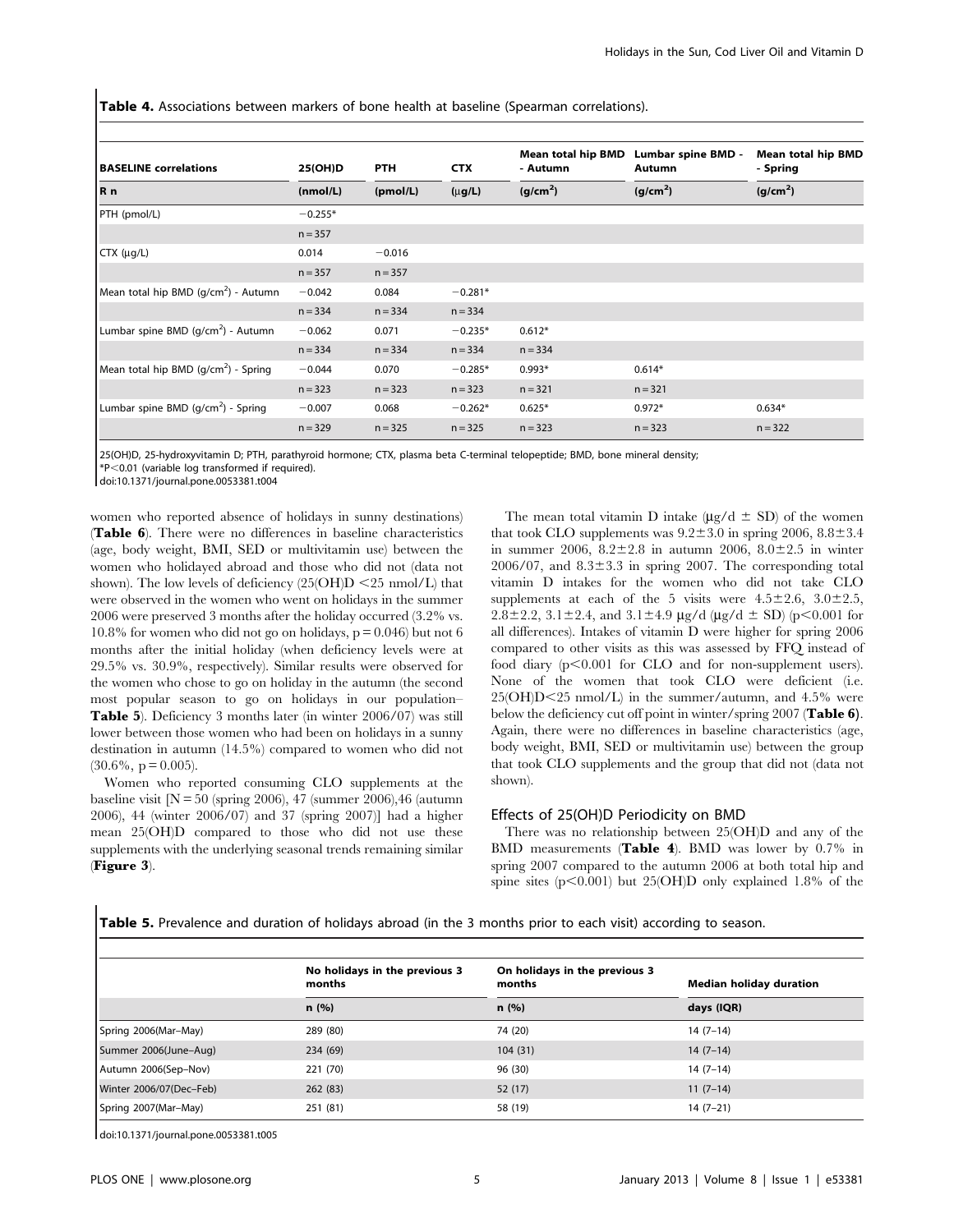

Figure 2. Differences in 25(OH)D between women who have had holidays abroad the preceding 3 mo from their study visits [N = 74 (spring 2006), 104 (summer 2006), 96 (autumn 2006), 52 (winter 2006/07), 58 (spring 2007), 40 (spring 2008] and those who did not (N = 289, 234, 231, 262, 251, 218, respectively). (all differences where statistically significant at p<0.001.) 25-hydroxyvitamin D (25(OH)D) (bars represent mean  $\pm$  SEM) according to season/visit.

doi:10.1371/journal.pone.0053381.g002

lumbar spine variation [unstandardized  $\beta$  (SE): 0.039 (0.016), p = 0.017 in the Spring 2007 measurement]. Summer-winter change in 25(OH)D, CTX and PTH were not significant predictors of % change BMD at any site and neither were winter values of 25(OH)D (when vitamin D status is at its lowest) or PTH. There was an inverse association between the CTX (bone

resorption marker) and both hip and lumbar spine BMD measurements. CTX was the only variable that predicted % change BMD during winter [(2.5% of the LS variation (unstandardized  $\beta$  (SE): -2.692 (0.952)] and 3.0% of the total hip site variation [(unstandardized  $\beta$  (SE): -1.414 (0.460) (full data not shown)].

Table 6. Percentage of population deficient (25(OH)D <25 nmol/L) according to holidays in sunny destinations and cod liver oil use.

|                                      | Spring 2006 | Summer 2006 | Autumn 2006 | <b>Winter 2006/07</b> | Spring 2007 |
|--------------------------------------|-------------|-------------|-------------|-----------------------|-------------|
| On holidays in the previous 3 months | 5.4         | 0.0         | 4.2         | 3.8                   | 6.9         |
| No holidays in the previous 3 months | 24.6        | 3.8         | 8.7         | 25.6                  | 23.9        |
| $P*$ value                           | < 0.001     | 0.062       | 0.236       | 0.001                 | 0.007       |
| Cod liver oil use                    | 2.0         | 0.0         | 0.0         | 4.5                   | 4.5         |
| No cod liver oil use                 | 23.7        | 3.1         | 8.4         | 24.8                  | 23.1        |
| $P^*$ value                          | 0.001       | 0.691       | 0.058       | 0.005                 | 0.009       |

\*chi squared test (continuity correction or Fishers exact test, where appropriate).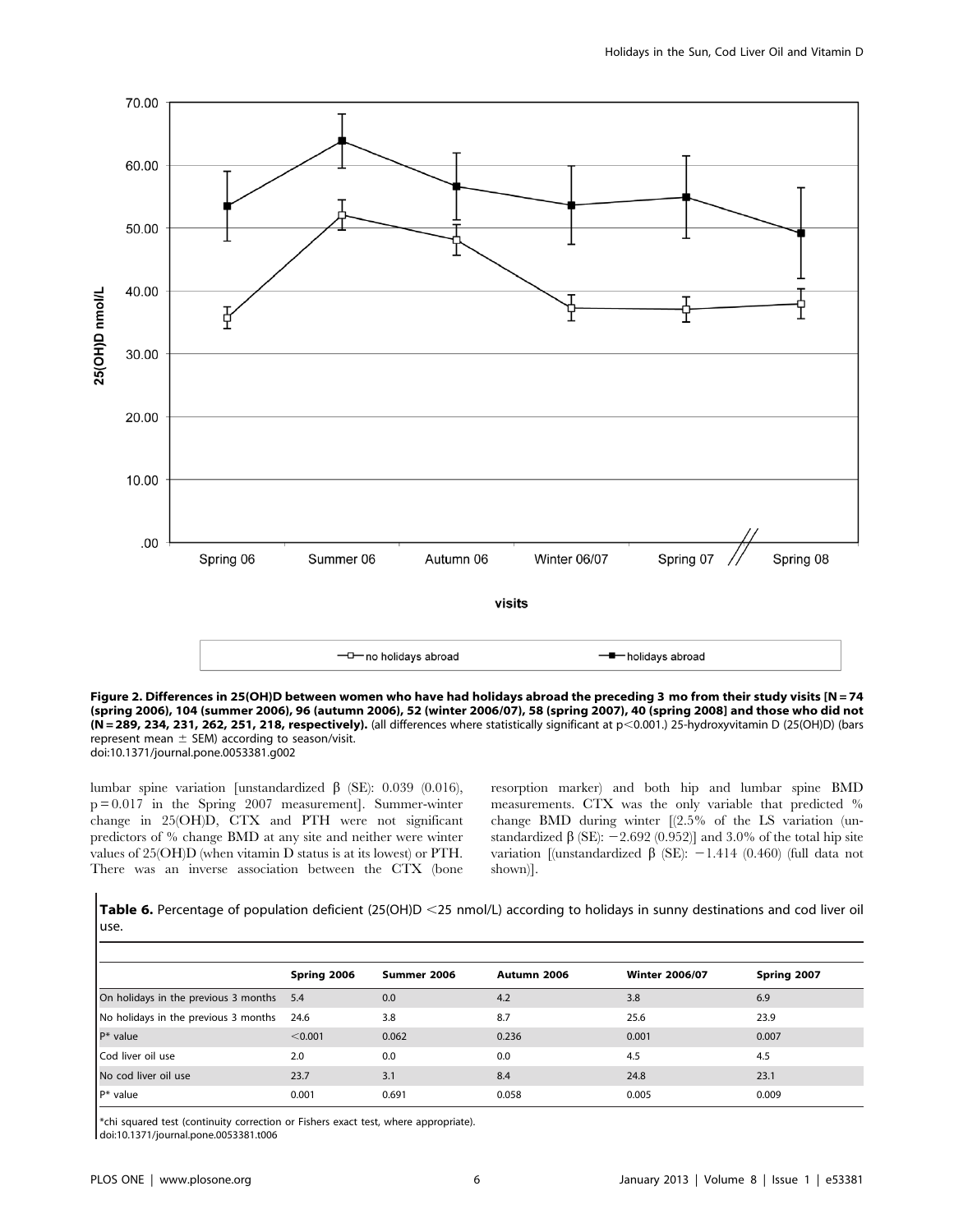

Figure 3. Differences in 25(OH)D between women that reported taking cod liver oil supplements [N = 50 (spring 2006), 47 (summer 2006), 46 (winter 2006/07), 44 (spring 2007), 37 (spring 2008] vs. those who did not (n = 303, 289, 285, 269, 268, 221, respectively). (all differences where statistically significant at p<0.003 except for Summer for which p<0.01.) 25-hydroxyvitamin D (25(OH)D) (bars represent mean  $±$  SEM) according to season/visit.

doi:10.1371/journal.pone.0053381.g003

## Mixed Model Analysis

The mixed model approach with repeated measures, showed that season (summer, autumn compared to spring), recent holiday abroad (in the last 3 months) weight and BSA were significant predictors of 25(OH)D concentration (Table 7). Sunlight exposure, as assessed by dosimeter badges, was not a significant predictor but was included in the model, as it a known contributor of vitamin D status. The final equation including dietary vitamin D, which was significant at the 1% level was as follows: Ln 25(OH)D = 3.710+0.296 (summer) +0.328 (autumn) +0.031 (winter)  $-0.003$  (weight in kg)  $+0.083$  (sunblock use: yes)  $+0.127$  (recent holiday abroad: yes) +0.002 (sunlight exposure in SED) +0.003 (BSA in  $\%$ ) +0.007(dietary vitamin D in  $\mu$ g/day). Thus for example, the model predicted that a postmenopausal woman living at  $57^\circ$ N, who weighed 70 kg, did not use sun cream, had not been abroad in the previous 3 months, having an average sun exposure and consuming  $2.5 \mu g/day$  of dietary vitamin D, would have circulating 25(OH)D of 49.3 nmol/L in the summer. The same woman in the winter would have an estimated 25(OH)D of 35.1 nmol/L.

Similarly, the equation from the mixed model with repeated measures for PTH was : Ln PTH  $= 1.544+0.006$  (weight in kg) –

0.108 Ln 25(OH)D. Only body weight and 25(OH)D were significant predictors of PTH.

## Discussion

This longitudinal study at Northerly latitude showed that despite fluctuation in vitamin D status (with a peak in summer and a nadir in winter/spring), bone resorption remained unchanged throughout the 15-month observation period (adjustment for multiple testing did not change these relationships). BMD was found to decrease by a small increment  $($  < 1%) between autumn 2006 and spring 2007. Overall serum 25(OH)D was not predictive of BMD except for a very small proportion of the variation in lumbar spine BMD in spring. A possible explanation for this might be that lifetime 25(OH)D may be more important for bone health than recent 25(OH)D measurements. In addition, our population had overall low vitamin D status and it has been suggested that levels  $>75$  nmol/L are needed for improvements in bone health [22].

Others have reported cross-sectional data that seasonal changes in bone resorption markers are linked to seasonal changes in vitamin D status for older women in south-eastern Australia (38–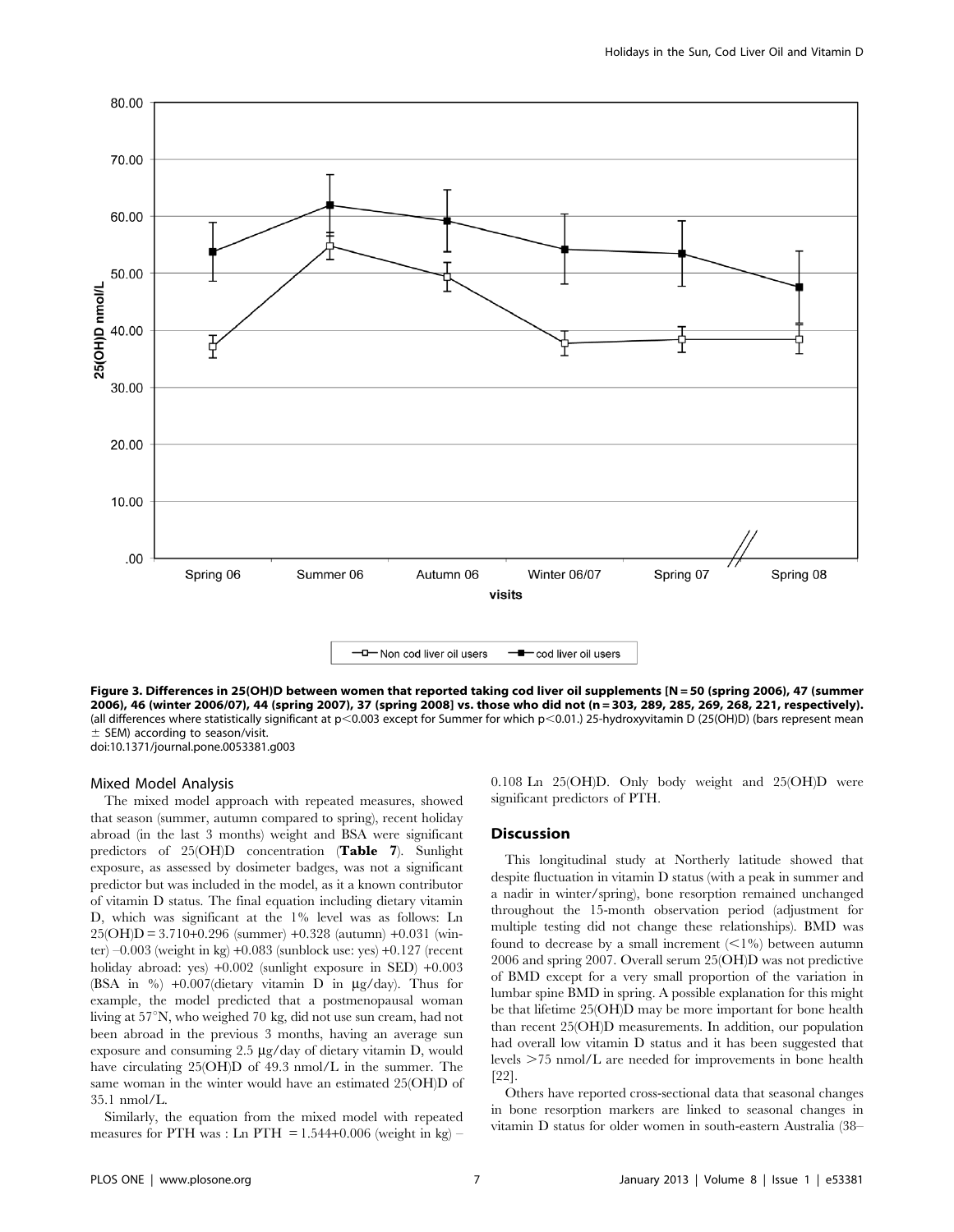Table 7. Mixed model regression equation: all women final model.

#### All women: 334 subjects, 1171 observations used

| Independent variable <sup>1</sup>       | <b>Beta</b> | <b>SEM</b> | P       |
|-----------------------------------------|-------------|------------|---------|
| Dependent variable 25(OH)D <sup>2</sup> | Mixed Model |            |         |
| Constant                                | $+3.710$    | 0.105      | < 0.001 |
| Season:                                 |             |            | < 0.001 |
| Summer                                  | $+0.300$    | 0.022      |         |
| Autumn                                  | $+0.233$    | 0.019      |         |
| Winter                                  | $+0.031$    | 0.016      |         |
| Spring 2007 reference                   | $\Omega$    |            |         |
| Weight (kg)                             | $-0.003$    | 0.001      | 0.028   |
| Sun block use (yes)                     | $+0.084$    | 0.016      | < 0.001 |
| Recent holiday abroad (yes)             | $+0.127$    | 0.015      | < 0.001 |
| Sunlight exposure (SED)                 | $+0.002$    | 0.002      | 0.203   |
| Body surface area (%)                   | $+0.003$    | 0.001      | 0.040   |
| Dietary vitamin $D^3$ (µq/day)          | $+0.007$    | 0.003      | 0.009   |

SED: Standard erythemal dose.

<sup>1</sup> From sunlight vitamin D (as assessed from polysulphone badges), total dietary vitamin D intake (by food diary only), recent holiday abroad, body weight, body surface area exposed to sunlight and sunblock use. Physical activity was not found to be significant predictor and not included in the final model.  $2$ 25-hydroxyvitamin D (25(OH)D) was log transformed to obtain normal distribution.

 $3$ Including supplements (mainly cod liver oil which adds 5  $\mu$ g vitamin D a day). All p values maintained significance after adjustment for multiple testing, except from body surface, that was borderline significant even before adjustment  $(p = 0.04)$ , and body weight.

doi:10.1371/journal.pone.0053381.t007

39°S) [23], Cork, Ireland (52°N) [24] and Nebraska, US (41°N) [25]. We reported similar associations in our cross-sectional data [26], but this was not confirmed in the current longitudinal study where the same subjects had five consecutive serum 25(OH)D and CTX measurements at fixed 3 monthly periods. Potential explanations for this include differences in age and menopausal status (postmenopausal versus within 5 years of the menopause and 7 years younger), the bone resorption marker measured (serum CTX versus urinary free deoxypyrinoline), and sample size (365 versus 3113). However, our study sample size was adequate to determine an 8% summer-winter difference in CTX at the 89% level ( $p = 0.05$ ). Alternatively the difference in study design suggests that the within-individual bone turnover variation is conserved relative to between-individual variation [15].

The 25(OH)D measures during the three spring periods were almost identical despite different weather (sunshine hours) in the preceding summer and a particular poor summer in 2007 [27].To our knowledge this is the first longitudinal study to report measures of 25(OH)D consecutively for 3 years (2006–08) during the Spring seasons, when the vitamin D status is at its lowest in the UK. This finding suggests that 25(OH)D is being conserved either by topping up from vitamin D stores in the body, or may be protected for example through vitamin D binding protein [28]. Vitamin D binding protein may behave as a serum carrier and reservoir believed to prolong the half life of circulating vitamin D and regulating its bio-availability to target tissues [29].

There was an inverse periodicity of serum PTH with 25(OH) D, significant for each season except summer, although the 25(OH)D fluctuation was not as marked in our population as reported in other studies (e.g. [23], [24], [25], [30]) and few subjects had  $25(OH)D$  concentrations  $>75$  nmol/L. The Northerly latitude and poor weather may explain the smaller increase of 25(OH)D during the summer, although it is then surprising that 25(OH)D did not fall to even lower concentrations in the winter. The smaller seasonal fluctuation in 25(OH)D may reduce the PTH fluctuation which in turn further reduces the CTX fluctuations. However, the concentrations of circulating PTH observed in our population were similar to others [30] (although caution should be advised when comparing studies because of differences in the analytical methods, and study designs i.e. cross-sectional vs. longitudinal data).

Ultraviolet radiation exposure from sunny holidays outside the UK appeared to alleviate the risk of deficiency  $(25(OH)D<25$  nmol/L) for the majority of the women and this effect was preserved 3 months after the holiday occurred. It is known that travelling abroad to sunny resorts can completely change the UV dose pattern of an individual. Danish indoor workers who went on holiday for a median of 7 days received 26 SED compared with a median of 3.1 SED for the entire winter [31]. In a laboratory setting, 1.3 SED, 3 times a week for 6 weeks while wearing T-shirt and shorts, increased mean 25(OH)D from 44 to 70 nmol/L [32]. Our volunteers only wore their dosimeter badges while in Aberdeen, so we could not estimate the SED they received on holiday but the higher concentrations of 25(OH)D, compared to those who did not go on holidays abroad, show a marked effect on vitamin D status. The inclusion of sun protection cream usage as a positive predictor of 25(OH)D in the mixed model would appear to be counter intuitive, since sun protection creams are supposed to prevent UVB radiation reaching the skin. One explanation is that these women do not use sun protection cream as thickly or as often to exposed areas as would be recommended, so in fact they receive sufficient UVB radiation to be able to synthesise vitamin D.

Deficiency (25(OH)D<25 nmol/L) was also alleviated [0% (summer/autumn) and 4.5% (winter/spring)] for the majority of women who took dietary supplements containing vitamin D (cod liver oil) compared to women that only received vitamin D via food sources. Few foods naturally contain vitamin D and the addition of vitamin  $D$  from supplements (5 $\mu$ g or 200 IU) more than doubles overall vitamin D intakes. The effect of cod liver oil supplements in raising 25(OH)D was also observed in the UK National Diet and Nutrition Survey (NDNS) for women aged 50– 64 years. They reported an association between total dietary vitamin D (including cod liver oil supplements) with 25(OH)D  $(r = 0.33, p < 0.01)$  but no association between 25(OH)D and food only derived vitamin D [33]. We reported similar cross-sectional associations in the APOSS population for total dietary vitamin D intake and 25(OH) D [26]. The current study suggests that oral vitamin D intake has a significant effect in alleviating vitamin D deficiency  $(25(OH)D) < 25$  nmol/L) only when dietary supplements (cod liver oil) are included.

The strength of our data is that vitamin D was measured longitudinally in a cohort of older free living women at northerly latitude in the UK. The study was carefully done, with women attending visits at strictly controlled time intervals and included gold-standard measures of sunlight exposure and diet.

The main limitations are that our findings are observational, and not causative. The study was carried out in a small welldefined cohort of older postmenopausal Caucasian women and cannot be extrapolated to the general population. In addition, we did not measure health outcomes other than bone health. Very few individuals in our population had 25(OH)D above 75 nmol/L and as this is considered by some experts to be optimal for bone health this might pose as a limitation. The information regarding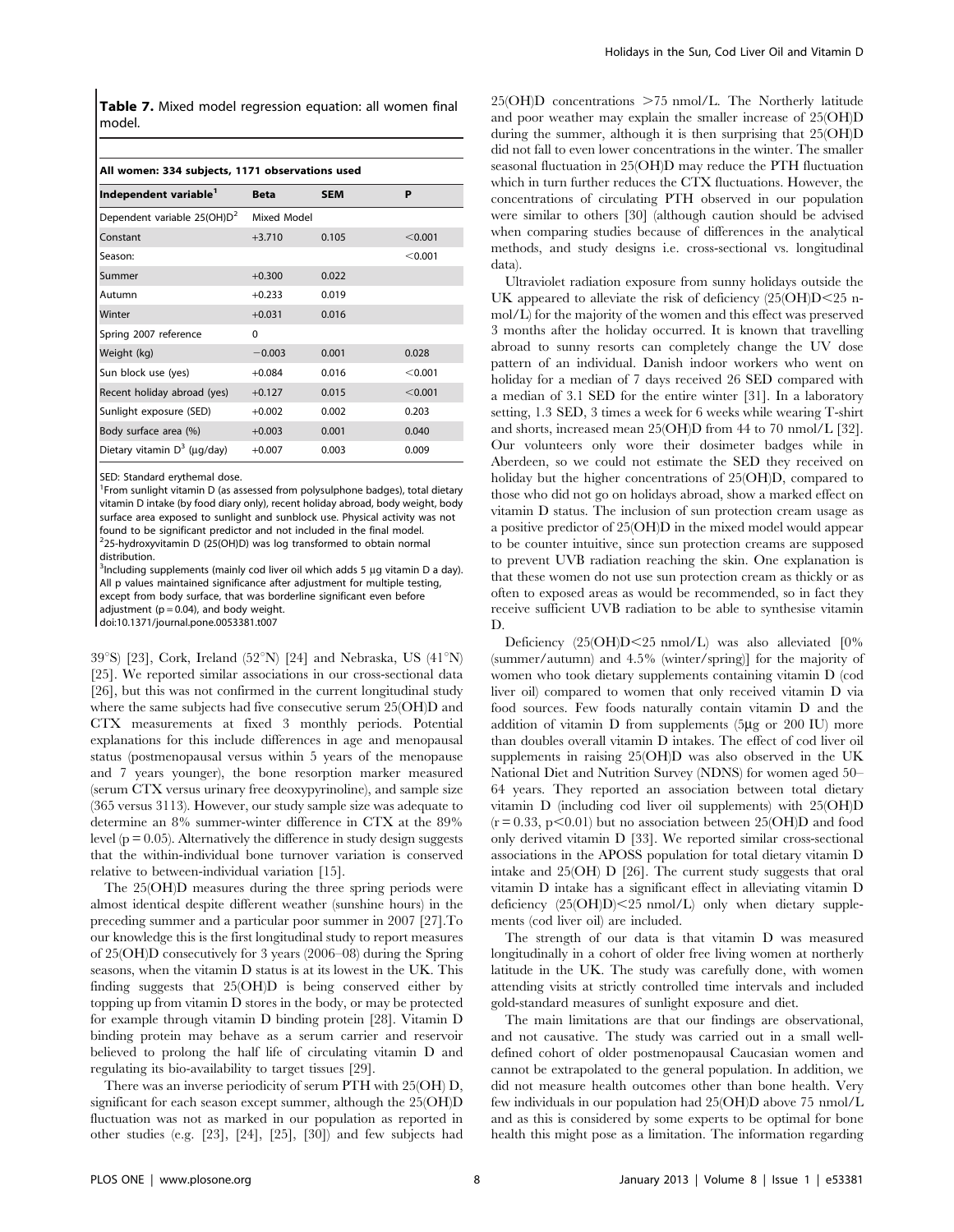the holidays to sunny destination was self reported; we did not independently confirm the weather conditions to these holiday destinations and the dosimeter UV badges were not used abroad. As such this study has limited power to detect the exact necessary time to a sunny estimation or latitude required to alleviate 25(OH)D deficiency. It is possible that the benefits of CLO and holidays abroad are confounders as they may be confined to a healthy population (although women who went on holidays abroad did not necessarily consume CLO and vice versa and the baseline characteristics between the groups (those who went on holidays in sunny destinations or took CLO vs. those who did not) did not differ. The study was not powered to examine any potential interactive effects of holidays abroad and cod liver oil usage on vitamin D status. In addition, there may be long-term effects on bone (more than the 15 month duration of this study) that this investigation was not designed to measure (e.g. fracture rates).

## Conclusion

In conclusion, for a substantial number of women living at northerly latitudes, 25(OH)D falls below 25 nmol/L for part of the year but this did not appear to influence bone resorption and had only a very small effect on BMD which might have limited clinical significance. Whether this finding is important for long-term bone health and other related health outcomes (e.g. CVD, cancer etc)

## References

- 1. Munger KL, Levin LI, Hollis BW, Howard NS, Ascherio A (2006) Serum 25 hydroxyvitamin D levels and risk of multiple sclerosis. JAMA 296: 2832–2838.
- 2. Zittermann A (2006) Vitamin D and disease prevention with special reference to cardiovascular disease. Prog Biophys Mol Biol 92: 39–48.
- 3. Giovannucci E (2009) Vitamin D and cancer incidence in the Harvard cohorts. Ann Epidemiol 19: 84–88.
- 4. Melamed ML, Michos ED, Post W, Astor B (2008) 25-hydroxyvitamin D levels and the risk of mortality in the general population. Arch Intern Med 168: 1629– 1637.
- 5. Department of Health (1998) Nutrition and bone health: with particular reference to calcium and vitamin D. COMA, translator. London: HMSO.
- 6. Hall LM, Kimlin MG, Aronov PA, Hammock BD, Slusser JR, et al. (2010) Vitamin D intake needed to maintain target serum 25-hydroxyvitamin D concentrations in participants with low sun exposure and dark skin pigmentation is substantially higher than current recommendations. J Nutr 140: 542–550.
- 7. Ross AC, Manson JE, Abrams SA, Aloia JF, Brannon PM, et al. (2011) The 2011 report on dietary reference intakes for calcium and vitamin D from the Institute of Medicine: what clinicians need to know. J Clin Endocrinol Metab 96: 53–58.
- 8. Holick MF (2004) Sunlight and vitamin D for bone health and prevention of autoimmune diseases, cancers, and cardiovascular disease. Am J Clin Nutr 80: 1678S–1688S.
- 9. Hypponen E, Power C (2007) Hypovitaminosis D in British adults at age 45 y: nationwide cohort study of dietary and lifestyle predictors. Am J Clin Nutr 85: 860–868.
- 10. Kuchuk NO, van Schoor NM, Pluijm SM, Chines A, Lips P (2009) Vitamin D status, parathyroid function, bone turnover, and BMD in postmenopausal women with osteoporosis: global perspective. J Bone Miner Res 24: 693–701.
- 11. Engelsen O, Brustad M, Aksnes L, Lund E (2005) Daily duration of vitamin D synthesis in human skin with relation to latitude, total ozone, altitude, ground cover, aerosols and cloud thickness. Photochem Photobiol 81: 1287–1290.
- 12. Macdonald HM, Mavroeidi A, Fraser WD, Darling AL, Black AJ, et al. (2011) Sunlight and dietary contributions to the seasonal vitamin D status of cohorts of healthy postmenopausal women living at northerly latitudes: a major cause for concern? Osteoporos Int 22: 2461–2472.
- 13. Bingham SA, Gill C, Welch A, Day K, Cassidy A, et al. (1994) Comparison of dietary assessment methods in nutritional epidemiology: weighed records v. 24 h recalls, food-frequency questionnaires and estimated-diet records. Br J Nutr 72: 619–643.
- 14. Macdonald HM, McGuigan FE, Stewart A, Black AJ, Fraser WD, et al. (2006) Large-scale population-based study shows no evidence of association between common polymorphism of the VDR gene and BMD in British women. J Bone Miner Res 21: 151–162.
- 15. Macdonald HM, Mavroeidi A, Aucott LA, Diffey BL, Fraser WD, et al. (2011) Skin color change in Caucasian postmenopausal women predicts summer-winter change in 25-hydroxyvitamin D: findings from the ANSAViD cohort study. J Clin Endocrinol Metab 96: 1677–1686.

requires further interventional studies. It appears that for our postmenopausal Caucasian population small increments, as would be given in cod liver oil capsules (200 IU daily) or modest dietary supplements, are sufficient to ensure that 25(OH)D remains above 25 nmol/L for most people throughout the year. Similarly, holidays in the sun also show benefit. More may be required to maintain higher circulating 25(OH)D concentrations.

## Acknowledgments

The authors would like to thank Miss Fiona O'Neill, Dr Sharon Gordon and Dr John Leiper for seeing volunteers and data entry, Dr Antonia Hardcastle for help with the dietary analysis and Mrs Kim Giles for checking and data entry. We also thank Brian Diffey for his expertise advice regarding sunlight exposure assessment. We are indebted to the staff at the Osteoporosis Research Unit and to all the women who kindly took part.

# Author Contributions

Instrumental in setting up the Aberdeen Prospective Osteoporosis Screening Study from where the volunteers were recruited: DMR. Conceived and designed the experiments: HMM DMR. Performed the experiments: AM. Analyzed the data: AM LA HMM. Contributed reagents/materials/analysis tools: WDF LA AJB. Wrote the paper: AM HMM WDF LA AJB DMR.

- 16. Macdonald HM, New SA, Reid DM (2005) Longitudinal changes in dietary intake in Scottish women around the menopause: changes in dietary pattern result in minor changes in nutrient intake. Public Health Nutr 8: 409–416.
- 17. Bingham SA, Gill C, Welch A, Cassidy A, Runswick SA, et al. (1997) Validation of dietary assessment methods in the UK arm of EPIC using weighed records, and 24-hour urinary nitrogen and potassium and serum vitamin C and carotenoids as biomarkers. Int J Epidemiol 26 Suppl 1: S137–151.
- 18. Cade JE, Burley VJ, Warm DL, Thompson RL, Margetts BM (2004) Foodfrequency questionnaires: a review of their design, validation and utilisation. Nutr Res Rev 17: 5–22.
- 19. Mavroeidi A, Stewart AD, Reid DM, Macdonald HM (2009) Physical activity and dietary calcium interactions in bone mass in Scottish postmenopausal women. Osteoporos Int 20: 409–416.
- 20. Harrison GI, Young AR (2002) Ultraviolet radiation-induced erythema in human skin. Methods 28: 14–19.
- 21. Mavroeidi A, O'Neill F, Lee PA, Darling AL, Fraser WD, et al. (2010) Seasonal 25-hydroxyvitamin D changes in British postmenopausal women at 57 degrees N and 51 degrees N: a longitudinal study. J Steroid Biochem Mol Biol 121: 459– 461.
- 22. Dawson-Hughes B, Mithal A, Bonjour JP, Boonen S, Burckhardt P, et al. (2010) IOF position statement: vitamin D recommendations for older adults. Osteoporos Int 21: 1151–1154.
- 23. Pasco JA, Henry MJ, Kotowicz MA, Sanders KM, Seeman E, et al. (2004) Seasonal periodicity of serum vitamin D and parathyroid hormone, bone resorption, and fractures: the Geelong Osteoporosis Study. J Bone Miner Res 19: 752–758.
- 24. Hill TR, McCarthy D, Jakobsen J, Lamberg-Allardt C, Kiely M, et al. (2007) Seasonal changes in vitamin D status and bone turnover in healthy Irish postmenopausal women. Int J Vitam Nutr Res 77: 320–325.
- 25. Rapuri PB, Kinyamu HK, Gallagher JC, Haynatzka V (2002) Seasonal changes in calciotropic hormones, bone markers, and bone mineral density in elderly women. J Clin Endocrinol Metab 87: 2024–2032.
- 26. Macdonald HM, Mavroeidi A, Barr RJ, Black AJ, Fraser WD, et al. (2008) Vitamin D status in postmenopausal women living at higher latitudes in the UK in relation to bone health, overweight, sunlight exposure and dietary vitamin D. Bone 42: 996–1003.
- 27. MetOffice (2012) UK actual and anomaly maps. Available: http://www. metoffice.gov.uk/climate/uk/anomacts/. Accessed 2012 Nov 9.
- 28. Powe CE, Ricciardi C, Berg AH, Erdenesanaa D, Collerone G, et al. (2011) Vitamin D-binding protein modifies the vitamin D-bone mineral density relationship. J Bone Miner Res 26: 1609–1616.
- 29. Mendel CM (1989) The free hormone hypothesis: a physiologically based mathematical model. Endocr Rev 10: 232–274.
- 30. Pasco JA, Henry MJ, Nicholson GC, Sanders KM, Kotowicz MA (2001) Vitamin D status of women in the Geelong Osteoporosis Study: association with diet and casual exposure to sunlight. Med J Aust 175: 401–405.